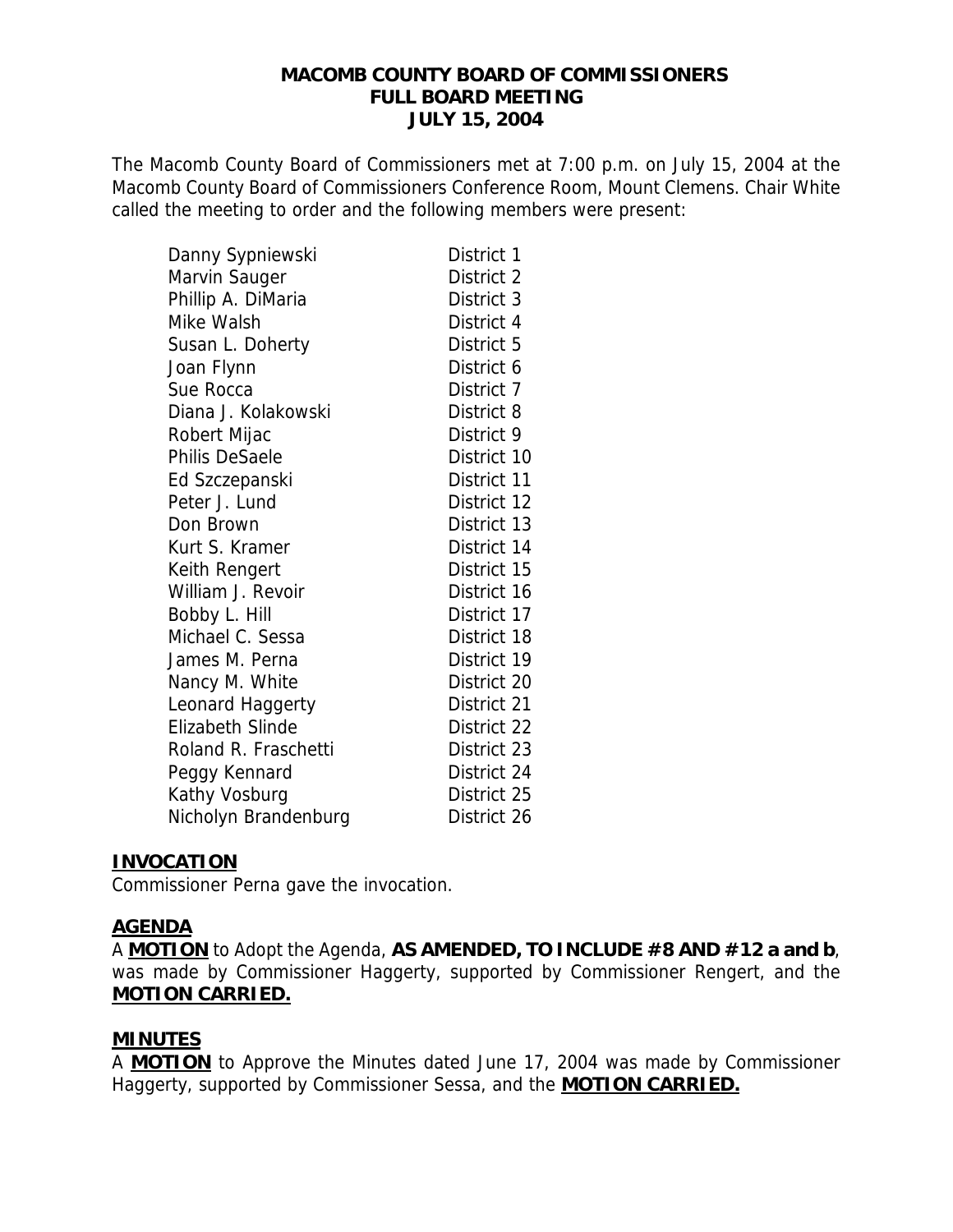### **PUBLIC PARTICIPATION**

**Barbara Rossman, President & CEO St. Joseph Mercy of Macomb** 

To better serve our community, looking forward to working with the board to help those who are uninsured or those who have less than appropriate access to health care within Macomb County.

# **James Bistrick, 25629 Ford, Roseville, Former Youth Home Employee Caroline King, 25629 Ford, Roseville**

### **Rotana Hugley Johnson, Youth Home Employee**

**Brenda Walton, Mother of Youth Home Employee, Rotana Hugley Johnson**  All spoke regarding the problems that are still occurring at the Youth Home.

# **Louis Mioduszewski, Director of Macomb County Emergency Management**

Announced FEMA has granted individual assistance to those citizens in Macomb County who are due assistance from the flooding of May  $20^{th}$  –  $24^{th}$  can apply in Romeo at the Armada-Moore Elementary School.

# **Donald Lobsinger, St. Clair Shores**

Spoke regarding the issue of racism in Macomb County.

# **Pastor Bradley, 22645 Quinn Road**

Indicated the injustices in Macomb County are worth standing up for no matter what color you are.

# **ADDED AGENDA ITEM**

A **MOTION** TO APPROVE AUTHORIZATION FOR SHERIFF HACKEL TO CONDUCT AN ONSITE OPERATIONS ASSESSMENT OF THE JUVENILE JUSTICE CENTER (JJC) IN ORDER TO DETERMINE THE FEASIBILITY OF THE SHERIFF'S OFFICE OVERSEEING ADMINISTRATION OF THE JJC; RESULTS OF THE ASSESSMENT ARE TO BE PROVIDED TO THE BOARD OF COMMISSIONERS UPON COMPLETION, WAS MADE BY COMMISSIONER HAGGERTY, SUPPORTED BY COMMISSIONER WALSH.

A **MOTION TO AMEND** WAS MADE BY COMMISSIONER DIMARIA, SUPPORTED BY COMMISSIONER DOHERTY, TO ADD THE FOLLOWING LANGUAGE:

# **AND FURTHER, AUTHORIZE THE SHERIFF TO APPOINT SOMEONE FROM HIS DEPARTMENT TO OPERATE THE JUVENILE JUSTICE CENTER ON AN INTERIM BASIS.**

Commissioner DiMaria explained his reasons for the amendment.

Questions were put forth to Sheriff Hackel and Judge Maceroni.

A lengthy discussion ensued.

**CALL FOR THE QUESTION** was made by Commissioner Walsh.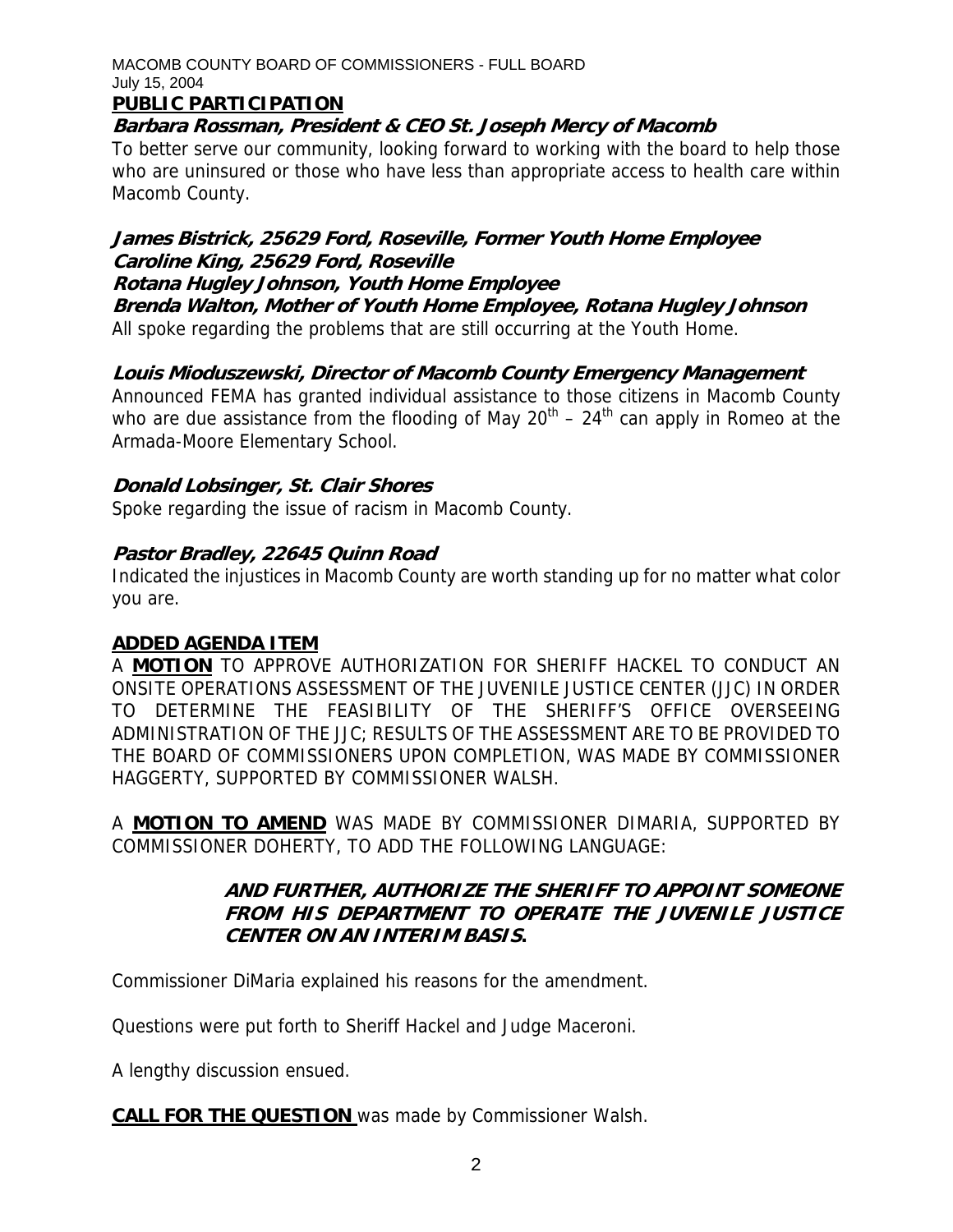|  |  |  | ROLL CALL ON THE CALL FOR THE QUESTION |
|--|--|--|----------------------------------------|
|  |  |  |                                        |

|                    | <b>YES</b> | <b>NO</b> |
|--------------------|------------|-----------|
| <b>BRANDENBURG</b> |            | X         |
| <b>BROWN</b>       |            | X         |
| <b>DESAELE</b>     |            | X         |
| DI MARIA           | Χ          |           |
| <b>DOHERTY</b>     |            | Χ         |
| <b>FLYNN</b>       | X          |           |
| <b>FRASCHETTI</b>  |            | Χ         |
| <b>HAGGERTY</b>    |            | X         |
| HILL.              |            | X         |
| <b>KENNARD</b>     |            | Χ         |
| KOLAKOWSKI         |            | X         |
| <b>KRAMER</b>      |            | X         |
| <b>LUND</b>        |            | X         |
| <b>MIJAC</b>       | Χ          |           |
| <b>PERNA</b>       | X          |           |
| <b>RENGERT</b>     |            | X         |
| <b>REVOIR</b>      |            | X         |
| <b>ROCCA</b>       |            | χ         |
| <b>SAUGER</b>      | X          |           |
| <b>SESSA</b>       |            | Χ         |
| <b>SLINDE</b>      |            | χ         |
| <b>SYPNIEWSKI</b>  | X          |           |
| <b>SZCZEPANSKI</b> | X          |           |
| <b>VOSBURG</b>     |            | Χ         |
| <b>WALSH</b>       | X          |           |
| <b>WHITE</b>       | X          |           |
| <b>TOTAL</b>       | 9          | 17        |

### **CALL FOR THE QUESTION TO END DEBATE FAILS, DEBATE CONTINUES.**

A **MOTION TO REFER** to Justice and Public Safety Committee by Commissioner Brandenburg, supported by Commissioner Kramer.

The discussion continued.

Commission Rocca asked Corporation Counsel whether the license could be endangered if the interim person appointed is not licensed or educated in child development.

George Brumbaugh indicated appointing someone from the sheriff department, as interim superintendent would not jeopardize the license.

Commissioner Rocca inquired if any one has contacted the state to make sure this is correct information.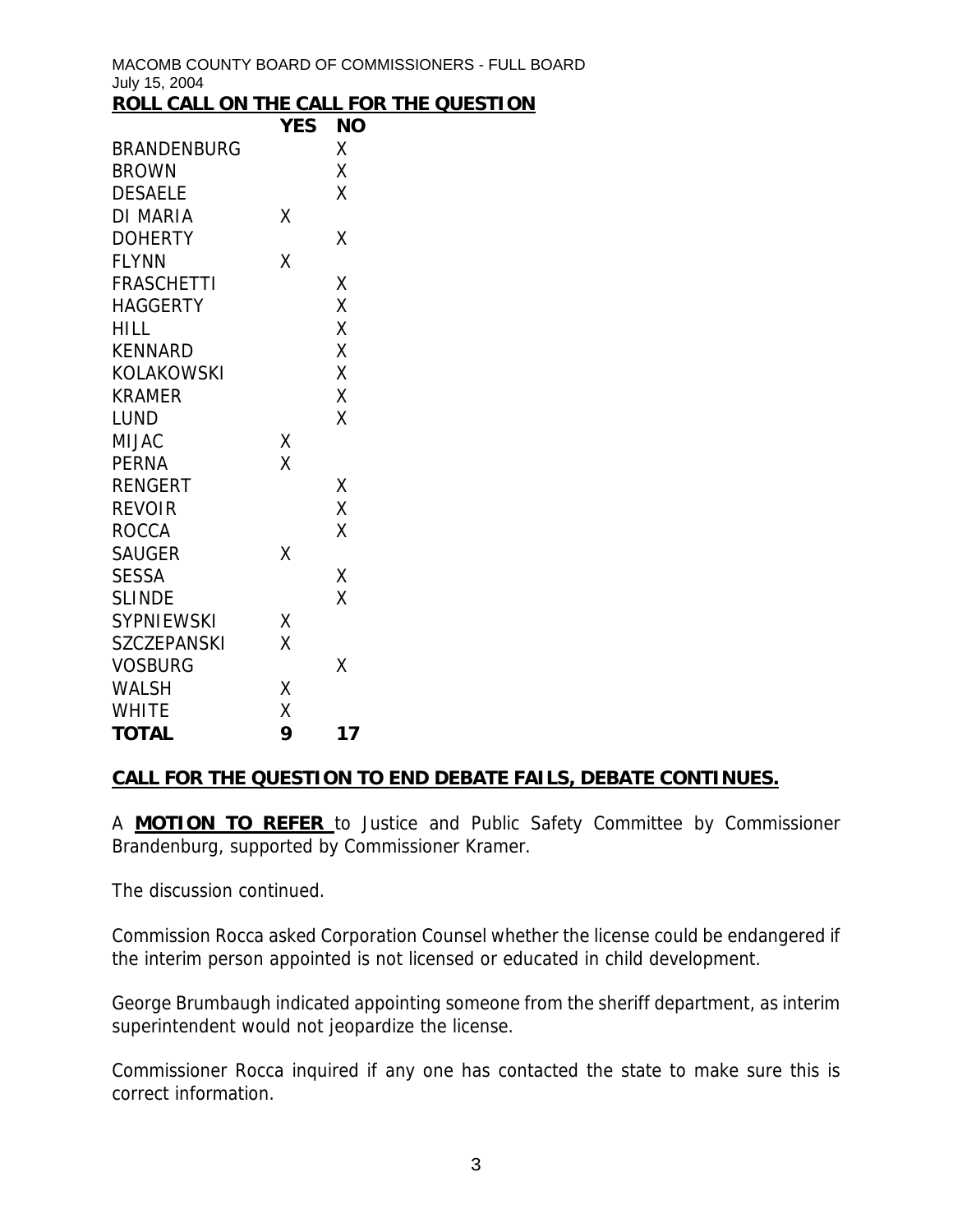### **POINT OF INFORMATION**

Commissioner DiMaria stated the facility is licensed to the Board of Commissioners and they have the ability to appoint whoever they want to operate the Juvenile Justice Center if they feel they are competent.

**CALL FOR THE QUESTION** was made by Commissioner Haggerty. A vote was taken, not 2/3's and the debate continues.

### **ROLL CALL VOTE ON REFERRAL**

|                    | <b>YES</b> | ΝO |
|--------------------|------------|----|
| <b>BRANDENBURG</b> | χ          |    |
| <b>BROWN</b>       | X          |    |
| <b>DESAELE</b>     | X          |    |
| DI MARIA           |            | Χ  |
| <b>DOHERTY</b>     |            | X  |
| <b>FLYNN</b>       |            | X  |
| <b>FRASCHETTI</b>  |            | X  |
| HAGGERTY           |            | X  |
| HILL               |            | Χ  |
| <b>KENNARD</b>     |            | Χ  |
| KOLAKOWSKI         |            | X  |
| KRAMER             | Χ          |    |
| LUND               | X          |    |
| <b>MIJAC</b>       |            | Χ  |
| PERNA              |            | X  |
| <b>RENGERT</b>     |            | X  |
| <b>REVOIR</b>      | Χ          |    |
| <b>ROCCA</b>       | Χ          |    |
| <b>SAUGER</b>      |            | Χ  |
| <b>SESSA</b>       | X          |    |
| <b>SLINDE</b>      |            | Χ  |
| <b>SYPNIEWSKI</b>  |            | Χ  |
| <b>SZCZEPANSKI</b> |            | X  |
| <b>VOSBURG</b>     | Χ          |    |
| WALSH              |            | Χ  |
| <b>WHITE</b>       |            | X  |
| <b>TOTAL</b>       | 9          | 17 |

# **THE MOTION TO REFER TO JUSTICE AND PUBLIC SAFETY COMMITTEE FAILS.**

# **FRIENDLY AMENDMENT**

Commissioner Doherty offered a Friendly Amendment to the Amendment to further add the language: **if the judge appoints.** Commissioner DiMaria **ACCEPTED** the friendly amendment.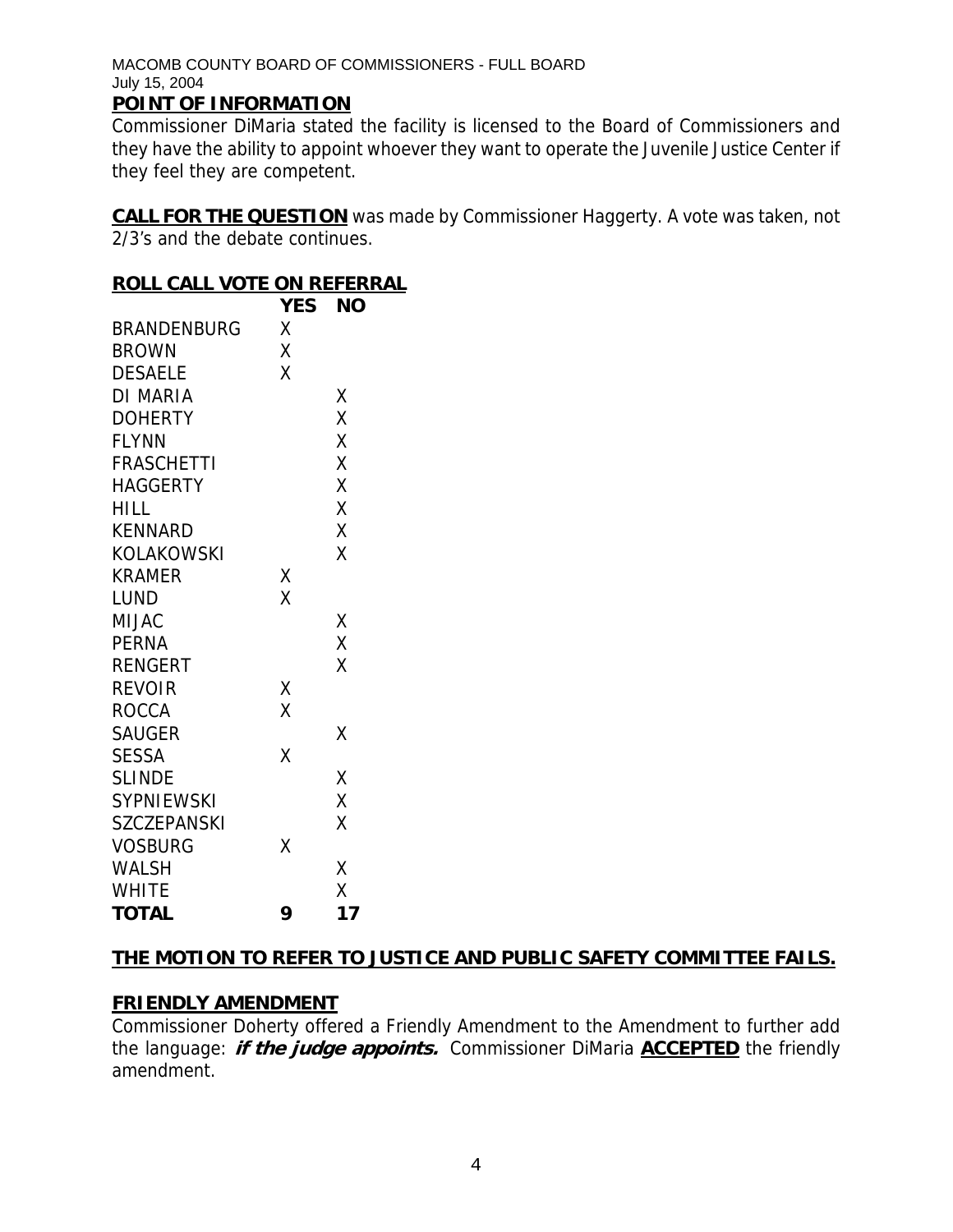MACOMB COUNTY BOARD OF COMMISSIONERS - FULL BOARD July 15, 2004 <u>**ROMENT**</u>

| <u>ROLL CALL VOTE ON THE AMEN</u> |            |           |
|-----------------------------------|------------|-----------|
|                                   | <b>YES</b> | <b>NO</b> |
| <b>BRANDENBURG</b>                |            | Χ         |
| <b>BROWN</b>                      |            | Χ         |
| <b>DESAELE</b>                    |            | X         |
| <b>DI MARIA</b>                   | Χ          |           |
| <b>DOHERTY</b>                    | X          |           |
| <b>FLYNN</b>                      | X          |           |
| <b>FRASCHETTI</b>                 | X          |           |
| <b>HAGGERTY</b>                   | Χ          |           |
| <b>HILL</b>                       | X          |           |
| <b>KENNARD</b>                    | X          |           |
| <b>KOLAKOWSKI</b>                 | X          |           |
| <b>KRAMER</b>                     |            | Χ         |
| LUND                              |            | X         |
| <b>MIJAC</b>                      | Χ          |           |
| <b>PERNA</b>                      | X          |           |
| <b>RENGERT</b>                    |            | Χ         |
| <b>REVOIR</b>                     | Χ          |           |
| <b>ROCCA</b>                      |            | Χ         |
| <b>SAUGER</b>                     | χ          |           |
| <b>SESSA</b>                      |            | X         |
| <b>SLINDE</b>                     | X          |           |
| <b>SYPNIEWSKI</b>                 | X          |           |
| <b>SZCZEPANSKI</b>                | Χ          |           |
| <b>VOSBURG</b>                    |            | Χ         |
| <b>WALSH</b>                      | Χ          |           |
| <b>WHITE</b>                      |            | χ         |
| <b>TOTAL</b>                      | 16         | 10        |
|                                   |            |           |

### **THE AMENDMENT PASSES.**

### **MOTION AS AMENDED IS AS FOLLOWS:**

APPROVE AUTHORIZATION FOR SHERIFF HACKEL TO CONDUCT AN ONSITE OPERATIONS ASSESSMENT OF THE JUVENILE JUSTICE CENTER (JJC) IN ORDER TO DETERMINE THE FEASIBILITY OF THE SHERIFF'S OFFICE OVERSEEING ADMINISTRATION OF THE JJC; RESULTS OF THE ASSESSMENT ARE TO BE PROVIDED TO THE BOARD OF COMMISSIONERS UPON COMPLETION; **AND FURTHER, AUTHORIZE THE SHERIFF TO APPOINT SOMEONE FROM HIS DEPARTMENT TO OPERATE THE JUVENILE JUSTICE CENTER ON AN INTERIM BASIS IF THE JUDGE APPOINTS.** 

### **ROLL CALL VOTE ON MOTION AS AMENDED**

|                    | YES NO |  |
|--------------------|--------|--|
| <b>BRANDENBURG</b> |        |  |
| <b>BROWN</b>       |        |  |
| <b>DESAELE</b>     |        |  |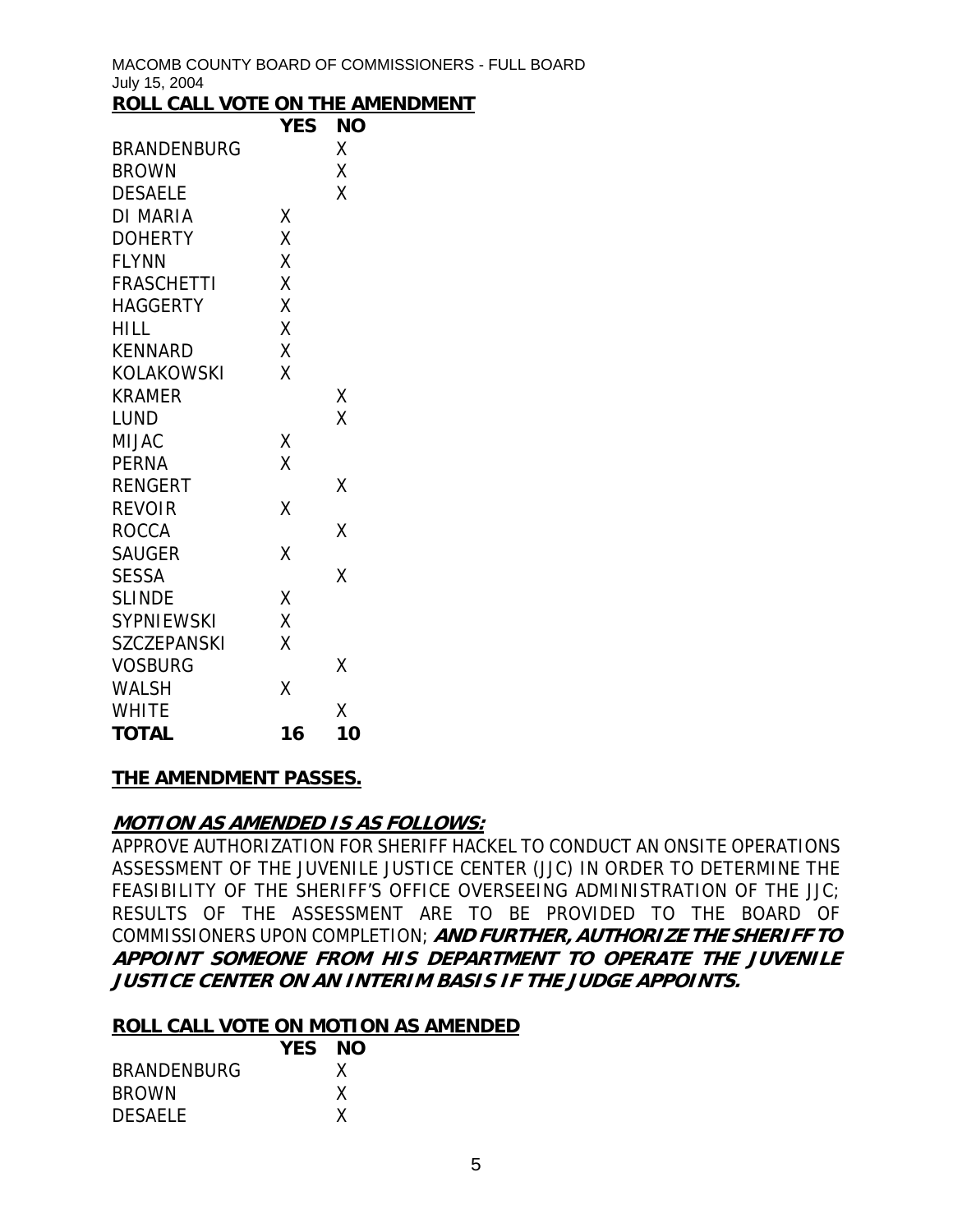| July 15, 2004      |    | MACOMB COUNTY BOARD OF COMMISSIONERS - FULL BOARD |
|--------------------|----|---------------------------------------------------|
| DI MARIA           | Χ  |                                                   |
| <b>DOHERTY</b>     | X  |                                                   |
| <b>FLYNN</b>       | Χ  |                                                   |
| <b>FRASCHETTI</b>  | Χ  |                                                   |
| <b>HAGGERTY</b>    | χ  |                                                   |
| <b>HILL</b>        | Χ  |                                                   |
| <b>KENNARD</b>     | Χ  |                                                   |
| <b>KOLAKOWSKI</b>  | χ  |                                                   |
| <b>KRAMER</b>      |    | X                                                 |
| <b>LUND</b>        |    | X                                                 |
| <b>MIJAC</b>       | X  |                                                   |
| <b>PERNA</b>       | Χ  |                                                   |
| <b>RENGERT</b>     | Χ  |                                                   |
| <b>REVOIR</b>      | Χ  |                                                   |
| <b>ROCCA</b>       | Χ  |                                                   |
| <b>SAUGER</b>      | Χ  |                                                   |
| <b>SESSA</b>       |    | X                                                 |
| <b>SLINDE</b>      | X  |                                                   |
| <b>SYPNIEWSKI</b>  | X  |                                                   |
| <b>SZCZEPANSKI</b> | X  |                                                   |
| <b>VOSBURG</b>     |    | Χ                                                 |
| <b>WALSH</b>       | χ  |                                                   |
| <b>WHITE</b>       | χ  |                                                   |
| <b>TOTAL</b>       | 19 | 7                                                 |

# **THE MOTION AS AMENDED PASSES.**

### **COMMITTEE REPORTS: HEALTH SERVICES COMMITTEE – July 12, 2004**

The Clerk read the recommendations from the Health Services Committee and a **MOTION** was made by Chairperson DeSaele supported by Vice-Chairperson Haggerty, to adopt the committee recommendations.

Commissioner Brandenburg asked to separate Motions #2 and #3. There were **NO** objections.

A vote was taken on the following:

- 1. AUTHORIZE THE BOARD CHAIR TO ISSUE A LETTER OF INTENT TO APPLY FOR FUNDING UNDER THE DISPROPORTIONATE SHARE HOSPITAL (DSH) PROGRAM TO THE STATE OF MICHIGAN DEPARTMENT OF HEALTH.
- 4. AUTHORIZE THE HEALTH DEPARTMENT TO APPLY FOR A BILINGUAL/BICULTURAL SERVICE DEMONSTRATION PROGRAM FROM THE U.S. DEPARTMENT OF HEALTH AND HUMAN SERVICES.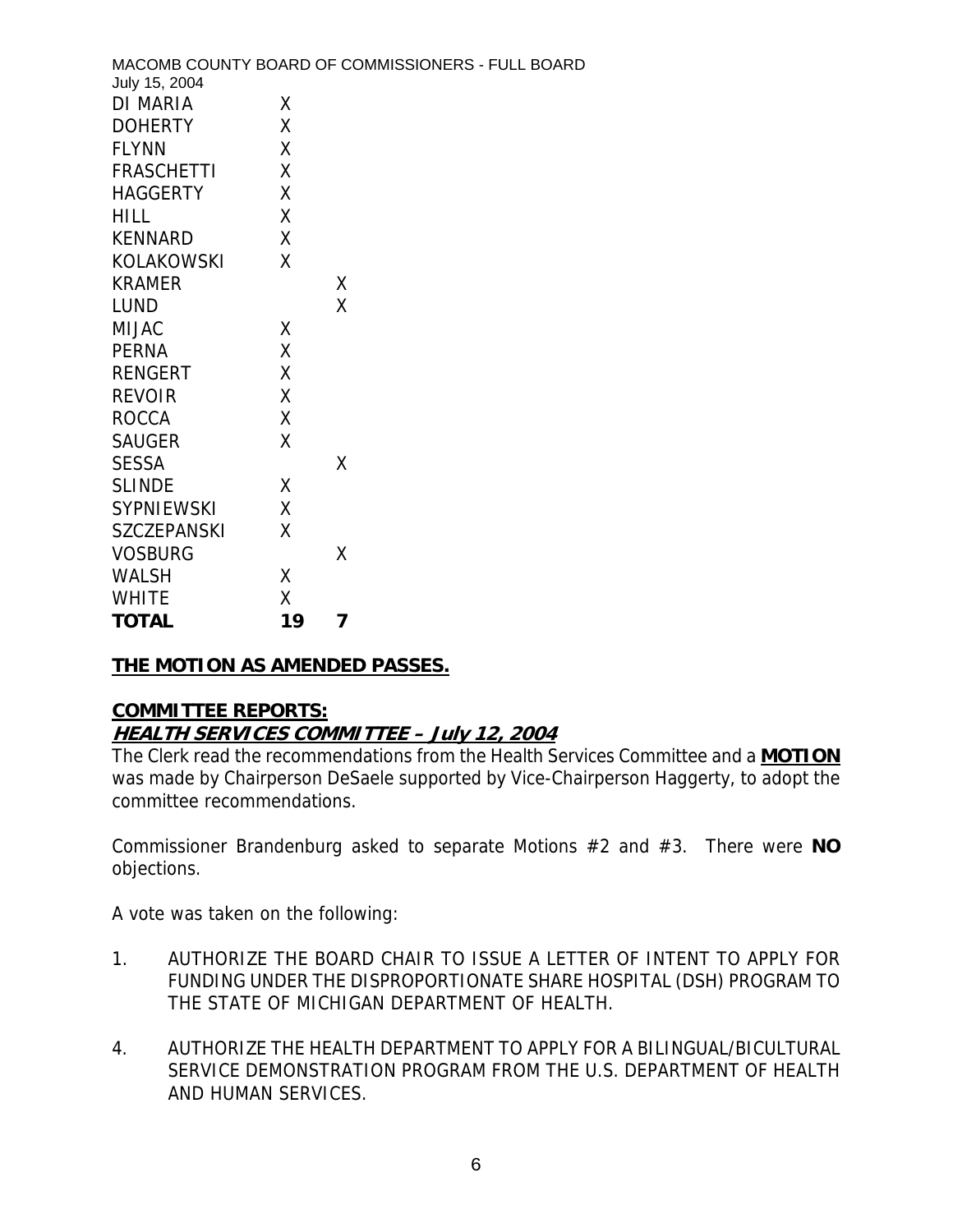5. AUTHORIZE THE HEALTH DEPARTMENT TO ACCEPT A MICHIGAN DEPARTMENT OF ENVIRONMENTAL QUALITY CLEAN MICHIGAN INITIATIVE – CLEAN WATER FUND GRANT OF \$22,000 FOR LAKE ST. CLAIR EMERGING ISSUE MONITORING.

### **THE MOTION CARRIED.**

### **SEPARATED MOTIONS**

- 2. ADOPT THE PROPOSED AMENDMENTS TO THE MACOMB COUNTY HEALTH DEPARTMENT REGULATIONS FOR MONETARY CIVIL PENAL TIES/CITATIONS EFFECTIVE SEPTEMBER 1, 2004.
- 3. ADOPT A REVISED SCHEDULE OF MONETARY CIVIL PENALTIES TO BECOME EFFECTIVE CONCURRENTLY WITH EFFECTIVE DATE (SEPTEMBER 1, 2004) OF AMENDMENTS TO THE MACOMB COUNTY HEALTH DEPARTMENT REGULATIONS FOR MONETARY CIVIL PENALTIES/CITATIONS.

Commissioner Brandenburg feels the fees and civil penalties are ridiculous and excessive.

**THE MOTIONS CARRIED,** with Commissioners Brandenburg and Szczepanski voting **NO**.

### **OPERATIONAL SERVICES COMMITTEE –July 8, 2004**

The Clerk read the recommendations from the Operational Services Committee and a **MOTION** was made by Chairperson Rengert, supported by Vice-Chairperson Sauger, to adopt the committee recommendations.

Commissioner Brandenburg asked her **NO** vote be recorded from committee on Edmund London & Associates (\$7,087.50) and separation of Motions #3 and #8. There were **NO** objections.

A vote was taken on the following:

- 1. APPROVE THE CONFIRMATION OF AGREEMENT FOR PLANTE & MORAN TO PROVIDE AUDIT SERVICES FOR THE ROAD COMMISSION OF MACOMB COUNTY FOR FISCAL YEAR ENDING SEPTEMBER 30, 2004.
- 2. AUTHORIZE PAYMENT FOR THE WORK PERFORMED AS FOLLOWS:

| MARTHA T. BERRY<br>RENOVATION           | FI LISDON MICHIGAN                             | \$311,924.82 |
|-----------------------------------------|------------------------------------------------|--------------|
| <b>MACOMB COUNTY</b><br><b>BUILDING</b> | EDMUND LONDON &<br><b>ASSOCIATES</b>           | 7,087.50     |
| MARTHA T. BERRY<br><b>RENOVATION</b>    | <b>FDMUND LONDON &amp;</b><br>ASSOCIATES, INC. | 3.988.32     |
| <b>MACOMB COUNTY</b><br>JAIL            | GILLIS ELECTRIC, INC.                          | 243.252.00   |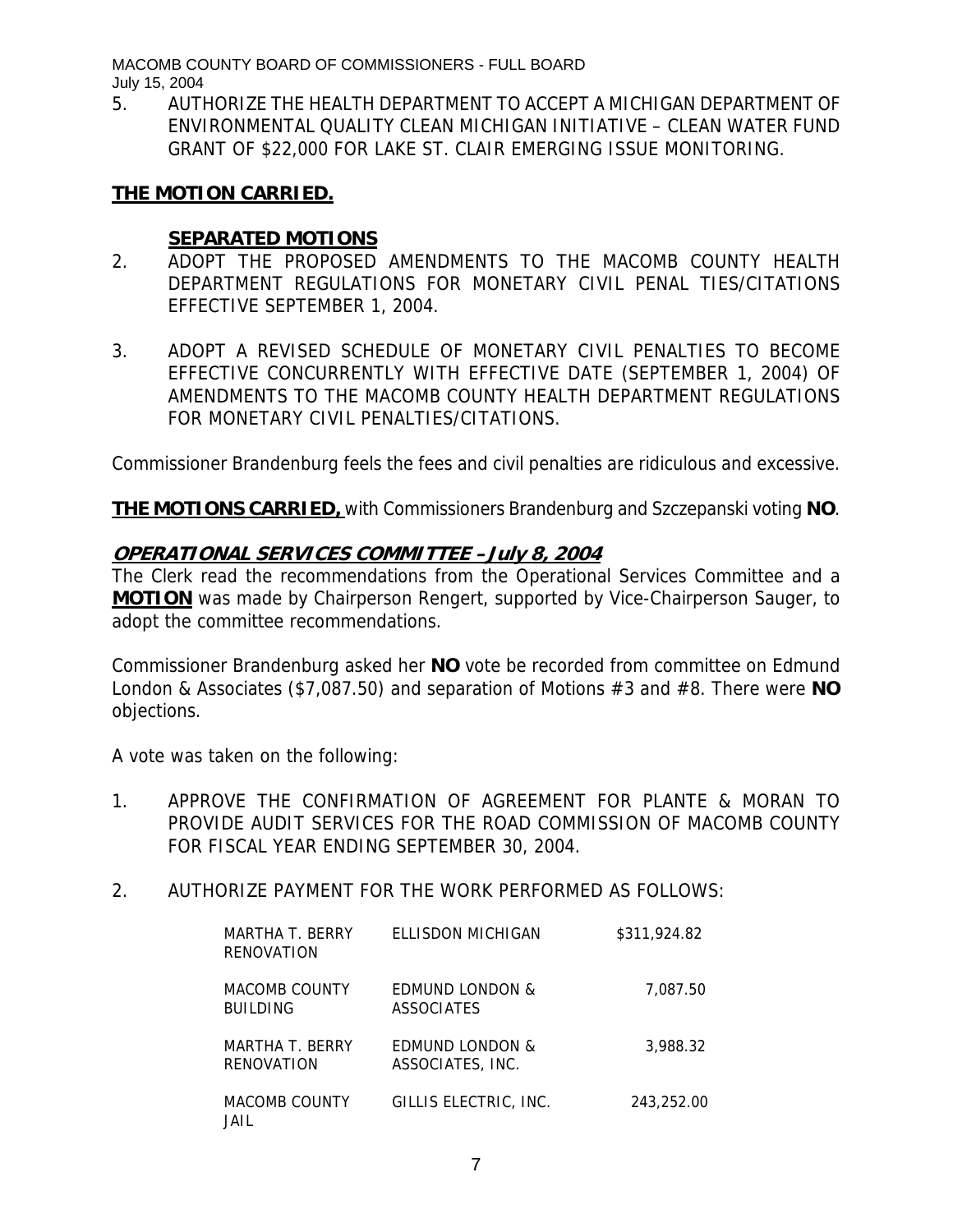> COURT – NEW INC. BALTIMORE

42<sup>ND</sup> DISTRICT YAMASAKI ASSOCIATES 2,921.61

FURTHER, FUNDS ARE AVAILABLE IN THE CAPITAL BUDGET.

- 4. APPROVE AWARD OF SITE RENOVATIONS AT THE CLEMENS CENTER TO THE LOW QUALIFIED BIDDER, JOHN CARLO, INC., IN THE AMOUNT OF \$414,825.00.
- 5. CONCUR WITH THE RECOMMENDATION OF THE ASSISTANT PURCHASING MANAGER AND APPROVE A FIVE YEAR BLANKET ORDER INCLUSIVE OF ANNUAL EXTENSIONS FOR OFFICE FURNITURE, FROM THE LOWEST RESPONSIBLE BIDDERS, INTERIOR ENVIRONMENTS FOR SYSTEMS AND GENERAL FURNITURE AND CORPORATE EXPRESS FOR WOOD FURNITURE.
- 6. CONCUR WITH THE PURCHASING MANAGER AND AWARD THE PRINTING AND MAILING OF 15,000 JUROR PERSONAL HISTORY QUESTIONNAIRES, JUROR SUMMONS AND ENVELOPES FOR THE CLERK'S OFFICE TO THE LOWEST RESPONSIBLE BIDDER, HATTERAS PRINTING, INC., IN THE AMOUNT OF \$7,860.45; FUNDS ARE AVAILABLE FROM THE CLERK'S OUTSIDE PRINTING ACCOUNT.
- 7. CONCUR WITH THE PURCHASING MANAGER AND AWARD THE PRINTNG AND MAILING OF 60,000 JUROR QUALIFICATION QUESTIONNAIRES FOR THE CLERK'S OFFICE TO THE LOWEST RESPONSIBLE BIDDER, HATTERAS PRINTING, INC., IN THE AMOUNT OF \$19,100.40; FUNDS ARE AVAILABLE FROM THE CLERK'S OUTSIDE PRINTING ACCOUNT.

# **THE MOTION CARRIED.**

### **SEPARATED MOTION**

3. APPROVE CHANGE ORDER #7 IN THE AMOUNT OF \$35,341.00 AS RECOMMENDED BY THE ARCHITECT, EDMUND LONDON & ASSOCIATES, INC.; FUNDS ARE AVAILABLE IN THE CONSTRUCTION CONTINGENCY.

Commissioner Brandenburg indicated until the City of Mount Clemens commits not to charge county employees city income tax she will be voting **NO** on all change orders.

**THE MOTION CARRIED**, with Commissioner Brandenburg voting **NO**.

### **SEPARATED MOTION**

8. APPROVE THE GENERAL TERMS OUTLINED IN A JULY 2, 2004 CORRESPONDENCE FROM THE MAYOR, CITY OF WARREN, REGARDING THE RELOCATION OF THE MACOMB COUNTY WARREN SATELLITE BUILDING, AS AMENDED, PENDING THE CONTRACT TO BE BROUGHT BACK TO THE PROPER COMMITTEE AND CONTAINING ALL OF THE CAVEATS FROM THE LETTER.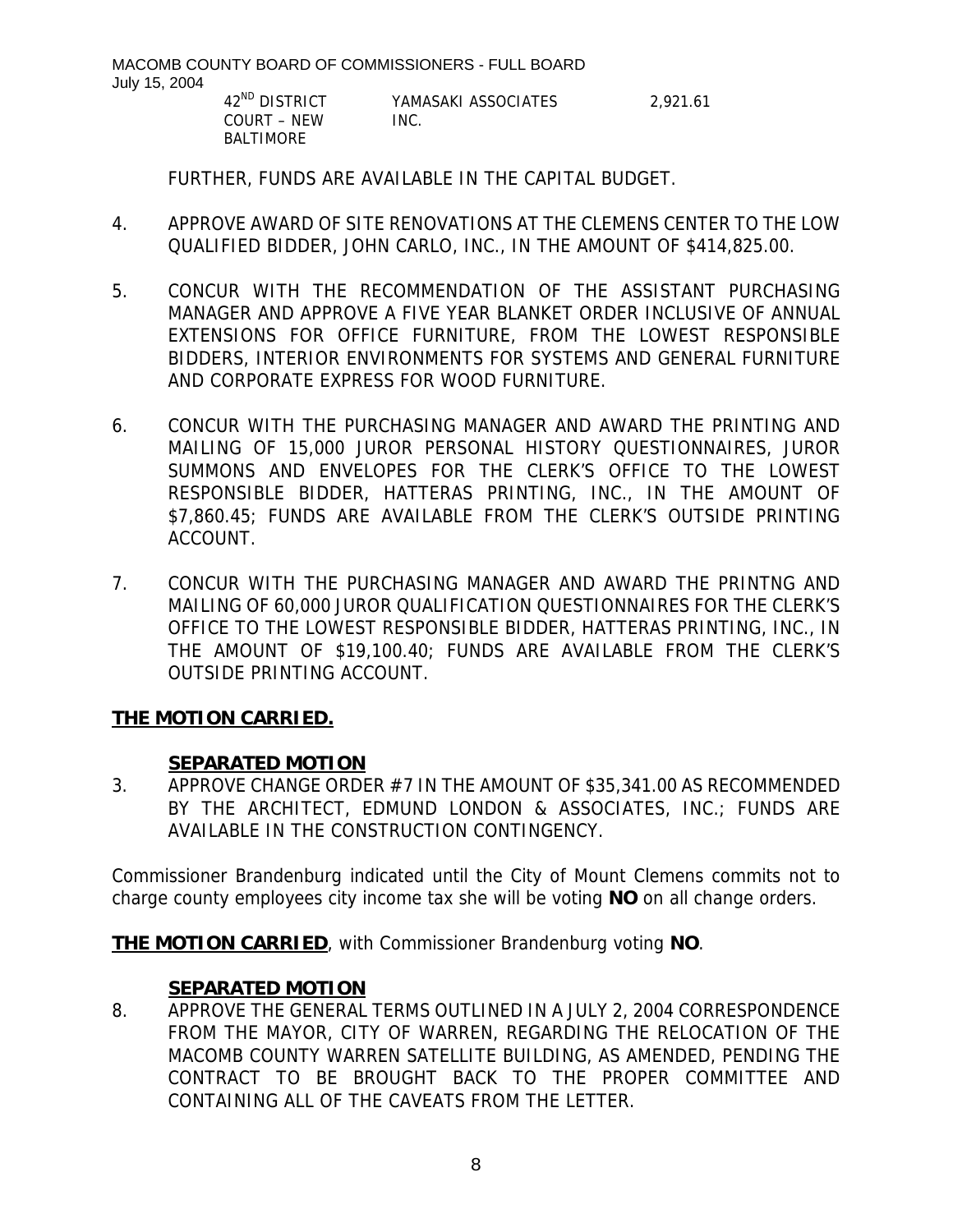**THE MOTION CARRIED**, with Commissioners Brandenburg, Revoir, Kramer, Fraschetti, Walsh and Sessa voting **NO**.

# **PLANNING AND ECONOMIC DEVELOPMENT COMMITTEE – June 8, 2004**

The Clerk read the recommendation from the Planning and Economic Development Committee and a **MOTION** was made by Chairperson Walsh, supported by Commissioner Brandenburg, to adopt the committee recommendation.

1. APPROVE THE MACOMB URBAN COUNTY CONSOLIDATED PLAN PY 2004 ANNUAL ACTION PLAN FOR HOUSING AND COMMUNITY DEVELOPMENT AND AUTHORIZE THE BOARD CHAIRPERSON TO SUBMIT SAME TO THE U.S. DEPARTMENT OF HOUSING AND URBAN DEVELOPMENT.

# **THE MOTION CARRIED.**

# **JUSTICE & PUBLIC SAFETY COMMITTEE –July 9, 2004**

The Clerk read the recommendations from the Justice and Public Safety Committee and a **MOTION** was made by Chairperson DiMaria, supported by Vice-Chairperson Fraschetti, to adopt the committee recommendations.

- 1. APPROVE THE RECEIPT OF FEDERAL EQUITABLE SHARING FUNDS AND, IF APPROVED, THEN TO DESIGNATE THE BOARD CHAIR TO REVIEW THE CERTIFICATION AGREEMENT ON AN ANNUAL BASIS AND FEDERAL SHARING AGREEMENT ONCE EVERY THREE YEARS. FURTHER, THE CHAIRMAN OF THE BOARD SHALL PASS PERTINENT MATERIALS TO THE JUSTICE AND PUBLIC SAFETY COMMITTEE.
- 2. ADOPT THE PROPOSED CRITERIA TO DISPERSE FEDERAL SHARING FORFEITURE FUNDS, AS AMENDED.
- 3. AUTHORIZE THE OFFICE OF EMERGENCY MANAGEMENT AND COMMUNICATIONS TO SUBMIT THE MICHIGAN 2004 HOMELAND SECURITY GRANT PROGRAM APPLICATION TO THE MICHIGAN STATE POLICE EMERGENCY MANAGEMENT DIVISION FOR FUNDING IN THE AMOUNT OF \$2,002,433.00.

# **THE MOTION CARRIED.**

# **PERSONNEL COMMITTEE – July 12, 2004**

The Clerk read the recommendations from the Personnel Committee and a **MOTION** was made by Chairperson Mijac, supported by Vice-Chairperson Doherty, to adopt the committee recommendations.

Commissioners Brandenburg, Brown, DeSaele, Fraschetti, Kramer, Rengert, Revoir, Sessa, Walsh and Doherty asked their **NO** votes be recorded from committee on Motion #4.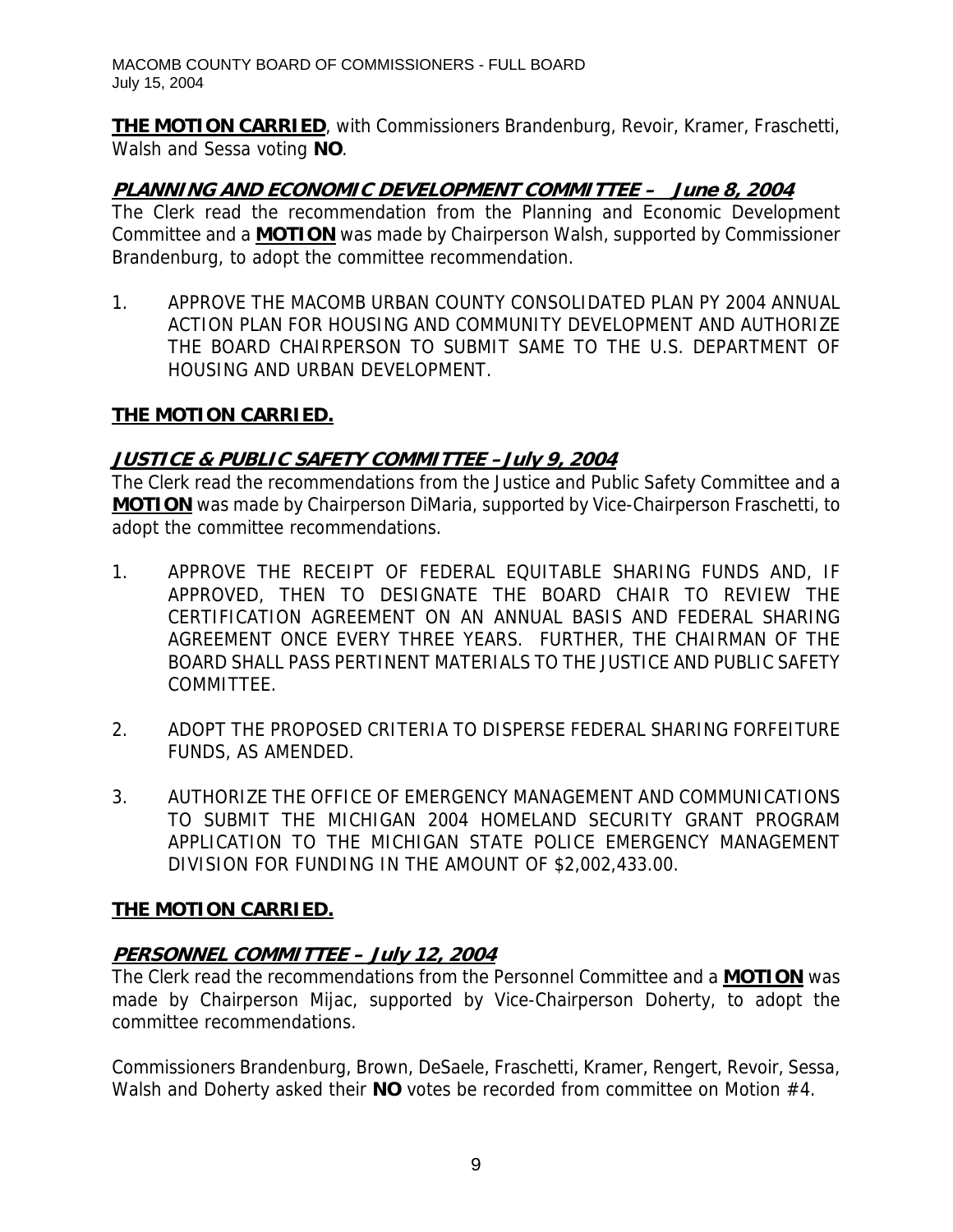- 1. RECONFIRM THE FOLLOWING VACANCIES:
	- 1. (1) COURT REPORTER CIRCUIT COURT
	-
	- 3. (1) ASSISTANT PROBATION
	-
	-
	- 5. (1) HEALTH EDUCATOR II HEALTH
	- 6. (1) HOUSING INSPECTOR HEALTH

2. (1) PROGRAM DIRECTOR CIRCUIT COURT-JUVENILE DIVISION

 OFFICER DISTRICT COURT PROBATION 4. (1) TYPIST CLERK FRIEND OF THE COURT

- 2. APPROVE THE RECLASSIFICATION OF ONE TYPIST CLERK I/II POSITION TO ONE TYPIST CLERK III POSITION IN THE COMMUNITY MENTAL HEALTH DEPARTMENT.
- 3. APPROVE THE IMPLEMENTATION OF PRE-EMPLOYMENT DRUG TESTING FOR EMPLOYEES AT THE JUVENILE JUSTICE CENTER.
- 4. APPROVE THE JOB DESCRIPTION FOR THE POSITION OF OMBUDSPERSON, AS AMENDED, AND THAT THE POSITION BE POSTED WITHIN 15 DAYS.

# **THE MOTION CARRIED.**

### **BUDGET COMMITTEE – July 13, 2004**

The Clerk read the recommendations from the Budget Committee and a **MOTION** was made by Chairperson Kolakowski, supported by Vice-Chairperson Sessa, to adopt the committee recommendations.

Commissioner Sessa asked to separate Motion #1. There were **No** objections. He asked his **NO** vote be recorded from committee on Motions #2 and #7.

Commissioner Brandenburg asked to separate Motion #7. There were **NO** objections.

Commissioner Flynn asked to separate Motion #3. There were **NO** objections.

Commissioner Fraschetti asked to separate Motion #4. There were **NO** objections.

A vote was taken on the following:

- 2. CONCUR IN THE REQUEST OF THE MACOMB COUNTY PROSECUTOR AND ALLOCATE AN ADDITIONAL \$15,000 TO THE EXPERT WITNESS FEE ACCOUNT; FUNDS ARE AVAILABLE IN THE CONTINGENCY ACCOUNT.
- 5. APPROVE FUNDING OF SERGEANTS POSITION (AT A COST OF APPROXIMATELY \$111,000 A YEAR) IN COMMUNITY CORRECTIONS AS RECOMMENDED BY THE COMMUNITY CORRECTIONS ADVISORY BOARD AND OCC GRANT CONSULTANT; FUNDS ARE AVAILABLE IN THE CONTINGENCY ACCOUNT.
- 6. APPROVE FUNDING FROM THE NEW SHERIFF'S OFFICE EQUIPMENT FUND TO PROVIDE NEEDED EQUIPMENT TO OUTFIT THE UTICA POLICE OFFICER ASSIGNED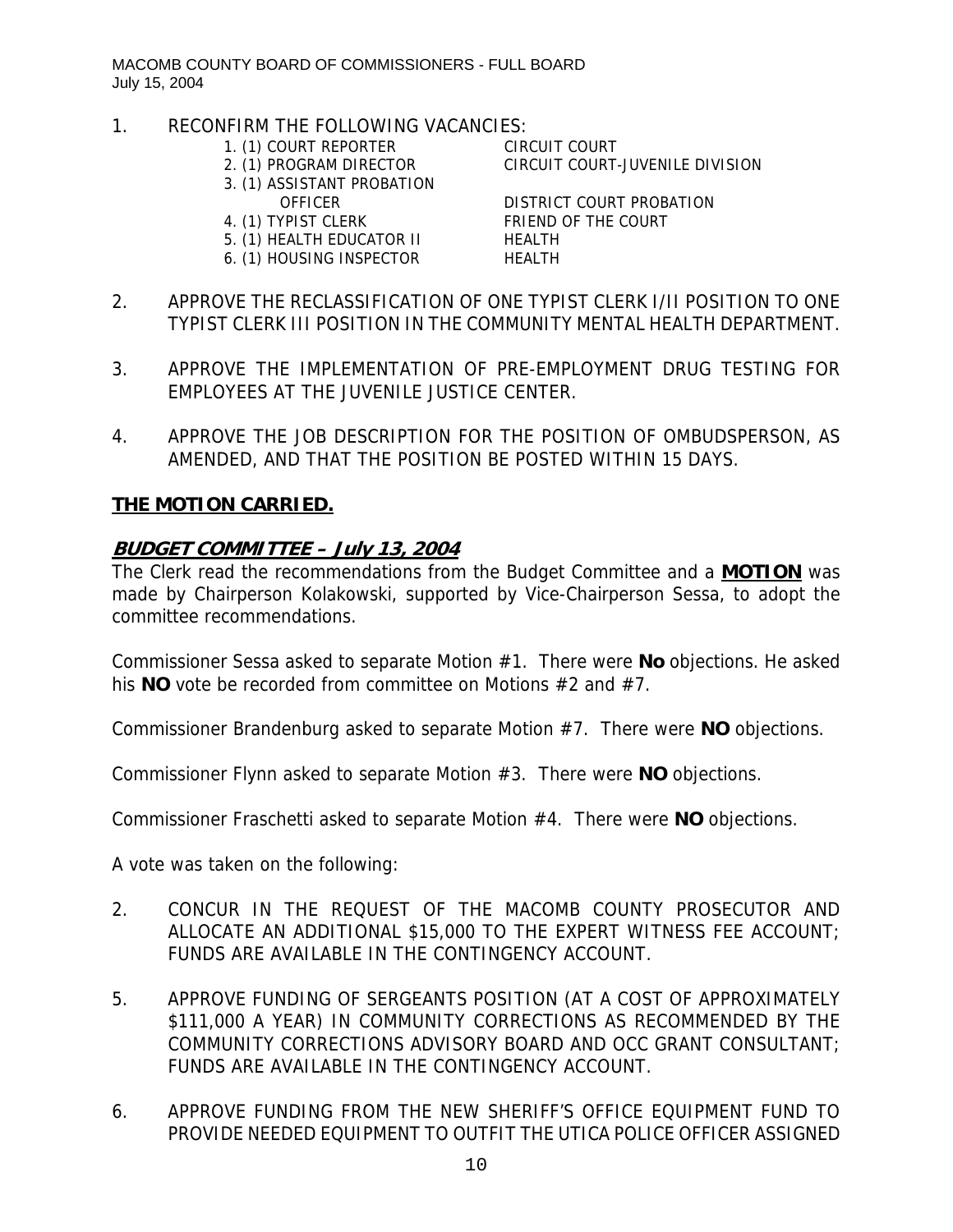TO THE SWAT TEAM FOR A TOTAL COST OF \$14,500.20.

8. APPROVE OPTION #3 FOR MARTHA T. BERRY LAUNDRY OPERATION; FUNDING IN THE AMOUNT OF \$75,000 IS AVAILABLE FROM THE MARTHA T. BERRY 2004 OPERATING BUDGET AND THE REMAINING \$39,100 WILL BE ADVANCED FROM THE CAPITOL IMPROVEMENT FUND AND REPAID FROM THE MARTHA T. BERRY 2005 OPERATING BUDGET.

### **THE MOTION CARRIED.**

### **SEPARATED MOTION**

1. AUTHORIZE THE ISSUANCE OF A REQUEST FOR PROPOSAL FOR A FINANCIAL AUDIT OF THE PARKS & RECREATION DEPARTMENT, INCLUDING A THOROUGH REVIEW OF ALL FUNDS DUE AND OWING UNDER THE "HILLSIDE" CONTRACT.

Commissioner Sessa questioned the funding source because it was not included in the motion or the back up material.

Dave Diegel indicated this motion is to go out for bid and once the bids come in this item will come back to board for approval along with the funding source.

### **THE MOTION CARRIED.**

### **SEPARATED MOTION**

3. AWARD PRINTING OF 100,000 ATTRACTION MAPS TO THE LOWEST BIDDER, PRINTWELL, IN THE AMOUNT OF \$8,540.00 AND AWARD PRINTING OF 5,000 CALENDAR OF EVENTS CARDS TO THE LOWEST BIDDER, TWEEDLE LITHO, IN THE AMOUNT OF \$735.00; FUNDS ARE AVAILABLE IN THE CONTINGENCY ACCOUNT.

Questions were put forth to Steve Cassin, Executive Director of Planning and Economic Development.

**THE MOTION CARRIED**, with Commissioner Szczepanski voting **NO**.

### **SEPARATED MOTION**

4. AUTHORIZE TO GO OUT FOR ONE (1) APPRAISAL ON THE SPECIFIC PARCEL OF LAND BEING CONSIDERED BY MACOMB COMMUNITY COLLEGE REGARDING EXPANSION OF THE CURRENT EMERGENCY SERVICES TRANING CENTER.

**THE MOTION CARRIED**, with Commissioners Lund, Kramer, Brandenburg, Szczepanski, Kennard and Sessa voting **NO**.

# **SEPARATED MOTION**

7. APPROVE THE JOB DESCRIPTION FOR THE POSITION OF DIRECTOR AT THE JUVENILE JUSTICE CENTER AND HIRE CHARLES BLOCKETT, JR. & ASSOCIATES TO CONDUCT THE SEARCH TO FILL THE DIRECTOR VACANCY; FUNDS ARE AVAILABLE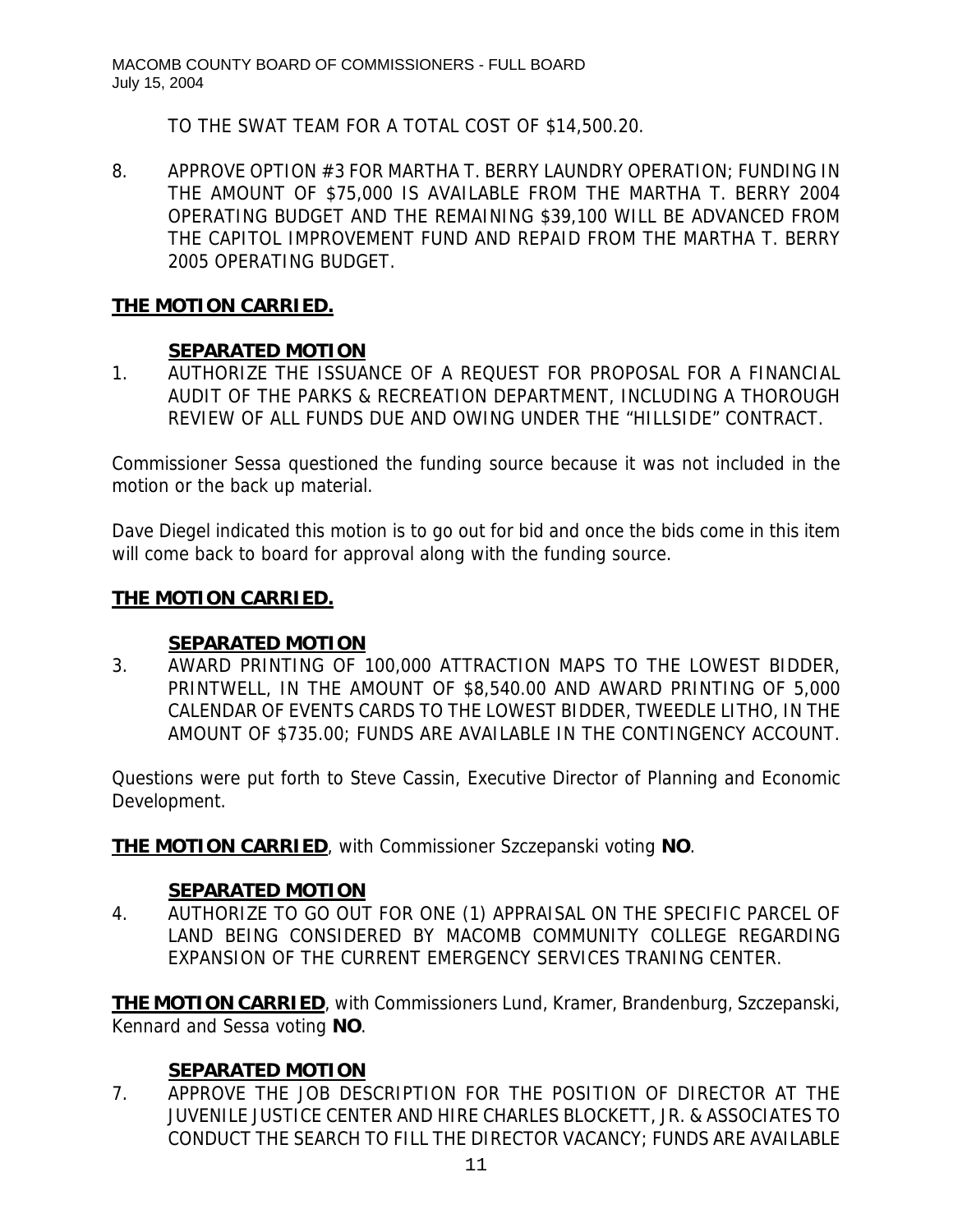IN THE CONTINGENCY ACCOUNT.

**THE MOTION CARRIED,** with Commissioners Brown, Fraschetti, Kramer, Brandenburg, Walsh and Sessa voting **NO**.

# **FINANCE COMMITTEE – July 14, 2004**

The Clerk read the recommendation from the Finance Committee and a **MOTION** was made by Chairperson Revoir, supported by Vice-Chairperson Slinde, to adopt the committee recommendation.

- 1. APROVE THE MONTHLY BILLS (WITH CORRECTIONS, DELETIONS AND/OR ADDENDA) AND AUTHORIZE PAYMENT; FURTHER, TO APPROVE THE PAYROLL IN THE TOTAL AMOUNT OF \$9,524,886.67, WITH NECESSARY MODIFICATIONS TO THE APPROPRIATIONS.
- 2. CONCUR IN THE RECOMMENDATION OF CORPORATION COUNSEL REGARDING THE CASE OF KELLER V MACOMB COUNTY, ET AL.

# **THE MOTION CARRIED.**

### **RESOLUTIONS/TRIBUTES**

A **MOTION** was made by Commissioner Rengert, supported by Commissioner Revoir, to adopt the Resolutions and Tributes in their entirety.

- Res. No. 04-80 In Recognition of the Johnson, Hogan and Williams Family Reunion (offered by Hill; recommended by Operational Services Committee on 7/8/04)
- Res. No. 04-74 Commemorating the Dedication of Life Application Ministries (offered by Doherty; include all Warren Commissioners; recommended by JPS Committee on 7/9/04)
- Res. No. 04-76 Honoring Reverend Dr. Phillip Washington Pastor Appreciation Day Celebration (offered by Hill; recommended by JPS Committee on 7/9/04)
- Res. No. 04-77 Honoring Marion Evelyn Murphy-Osborne, Master Chief Hospital Corpsman – Retirement from United States Navy (offered by Slinde; recommended by JPS Committee on 7/9/04)
- Res. No. 04-75 Commending Senior Citizen Services Department for their Program Titled "Healthier Living; New Choices to Change Your Life" (offered on behalf of Board; recommended by Health Services Committee on 7/12/04)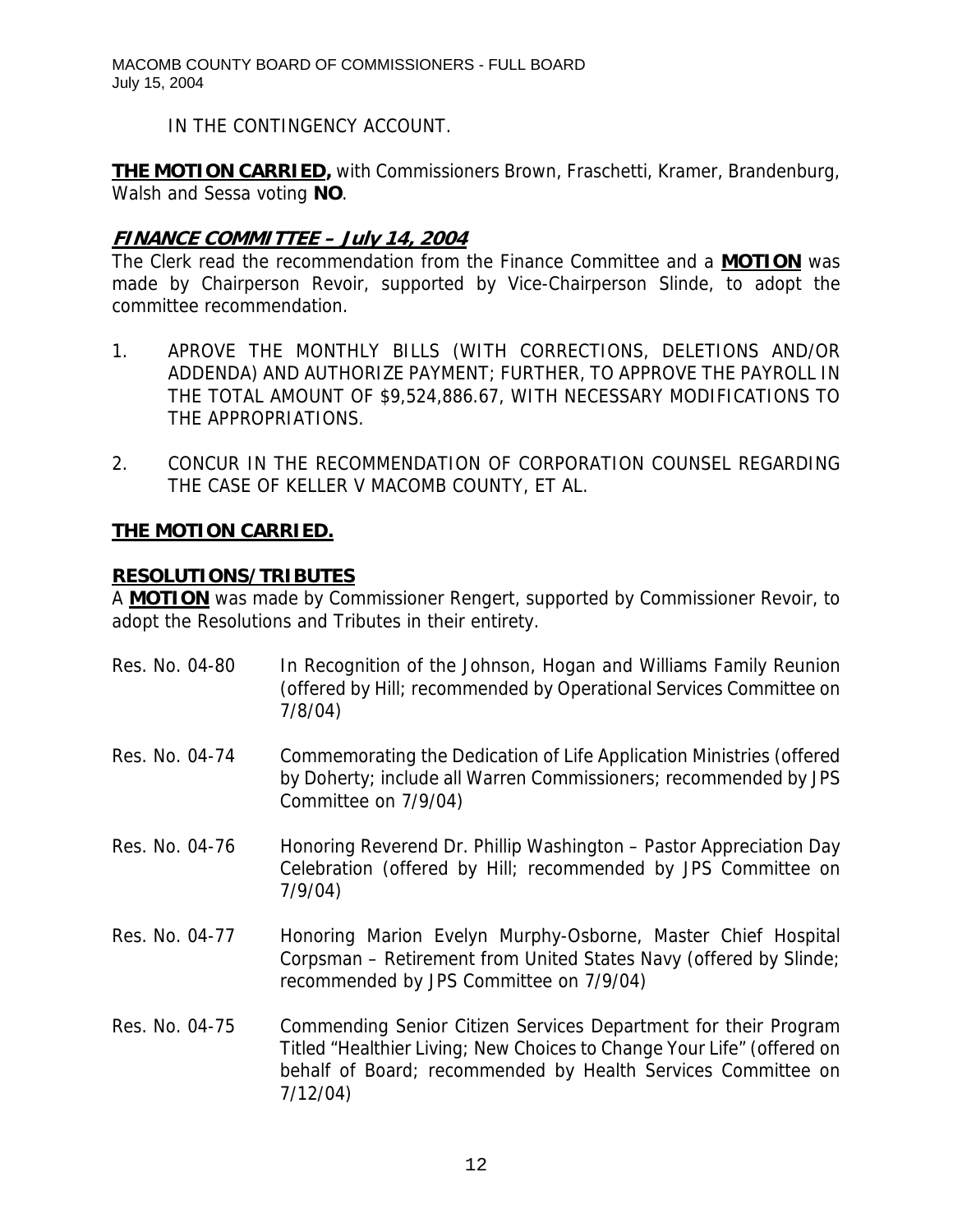- Res. No. 04-78 Commending Susan Durst Retirement from Macomb County Emergency Medical Services Board (offered by Haggerty; recommended by Health Services Committee on 7/12/04)
- Res. No. 04-79 Honoring Adam and Josephine Gottler on the Occasion of their 70<sup>th</sup> Wedding Anniversary (offered by DiMaria; recommended by Budget Committee on 7/13/04)
- Res. No. 04-73 In Recognition of the 2004 Founding of the Ray Township Lions Club (offered by Rengert; recommended by Finance Committee on 7/14/04; currently being developed)

# **ITEMS WAIVED BY COMMUNITY SERVICES COMMITTEE CHAIRMAN:**

- a) A **MOTION** WAS MADE BY COMMISSIONER SLINDE, SUPPORTED BY COMMISSIONER DOHERTY, TO AUTHORIZE MSU EXTENSION TO RECEIVE FUNDS TO CONTINUE SUPPORT OF THE HOME HORTICULTURE EDUCATION PROGRAM, AND THE **MOTION CARRIED.**
- b) A **MOTION** WAS MADE BY COMMISSIONER SLINDE, SUPPORTED BY COMMISSIONER DOHERTY, TO AUTHORIZE MSU EXTENSION TO ACCEPT CONTRACT WITH BRIGHT HORIZONS TO CONDUCT TRAINING & CONSULTATION FOR CHILD CARE SITES WHO PROVIDE CHILD CARE FOR FORD/VISTEON EMPLOYEES, AND THE **MOTION CARRIED**.

# **APPOINTMENTS**

# a) **ECONOMIC DEVELOMENT COMMITTEE**

A **MOTION** WAS MADE BY COMMISSIONER SLINDE, SUPPORTED BY COMMISSIONER FLYNN, TO APPOINT LILLIAN ADAMS TO THE ECONOMIC DEVELOPMENT COMMITTEE FOR A THREE YEAR TERM EXPIRING ON JULY 31, 2007, AND THE **MOTION CARRIED.**

### b) **LOCAL EMERGENCY PLANNING COMMITTEE (LEPC)**

A **MOTION** WAS MADE BY COMMISSIONER SLINDE, SUPPORTED BY COMMISSIONER FLYNN, TO APPOINT RAYMOND AHONEN TO THE LOCAL EMERGENCY PLANNING COMMITTEE, FIRE CATEGORY, AND THE **MOTION CARRIED.**

### **NEW BUSINESS**

Commissioner Szczepanski indicated the best way to preserve Macomb County and Michigan farmland products is to make them viable and possibly export them oversees. Commissioner Kramer announced for the citizens in the northern part of Macomb County, MSU Extension would be doing a well water-testing program this weekend. For more information they can call Mark at MSU Extension @ 586-469-5180.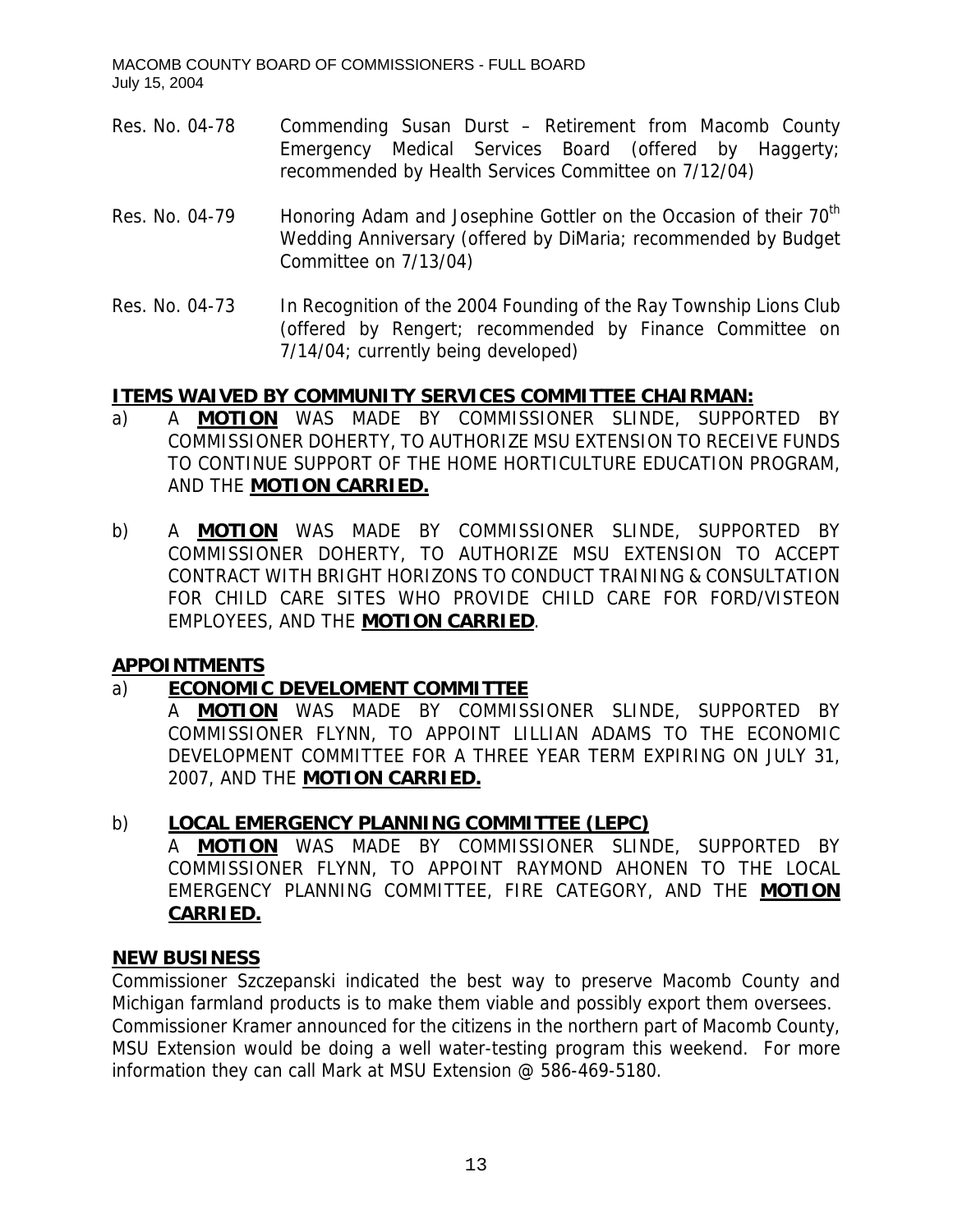Commissioner Brown is asking the Board of Commissioner to review the county's policy on employees who are in the military. The policy needs to be amended in terms of the pay. He will be drafting the specifics and sending it to the Personnel Committee Chairman for review.

Commissioner Sessa reiterated this board should follow the rules when adding something to the agenda.

Commissioner Revoir spoke of the possible of having a bust of President Reagan erected.

Commissioner Flynn expressed concern regarding the length of time it takes Human Resources to give the Unions paperwork that they request.

Commissioner Sauger stated the reason there is a bust of John F. Kennedy is because he stood at that particular spot and spoke in 1961.

Commissioner Doherty stated publicly this Chair and the Board of Commissioners work very hard for the citizens of Macomb County.

Commissioner Lund announced the Macomb Orchard Trail would be opening Monday, July  $26<sup>th</sup>$ .

### **PUBLIC PARTICIPATION**

### **Louise Bertolini, 23621 Straiger Drive, Clinton Township**

Inquired why some Commissioners need more time on the issue of the Juvenile Justice Center. This issue has been discussed for at least the past year.

### **ROLL CALL ATTENDANCE**

| Danny Sypniewski      | District 1  |
|-----------------------|-------------|
| Marvin Sauger         | District 2  |
| Phillip A. DiMaria    | District 3  |
| Mike Walsh            | District 4  |
| Susan L. Doherty      | District 5  |
| Joan Flynn            | District 6  |
| Sue Rocca             | District 7  |
| Diana J. Kolakowski   | District 8  |
| Robert Mijac          | District 9  |
| <b>Philis DeSaele</b> | District 10 |
| Ed Szczepanski        | District 11 |
| Peter J. Lund         | District 12 |
| Don Brown             | District 13 |
| Kurt S. Kramer        | District 14 |
| Keith Rengert         | District 15 |
| William J. Revoir     | District 16 |
| Bobby L. Hill         | District 17 |
| Michael C. Sessa      | District 18 |